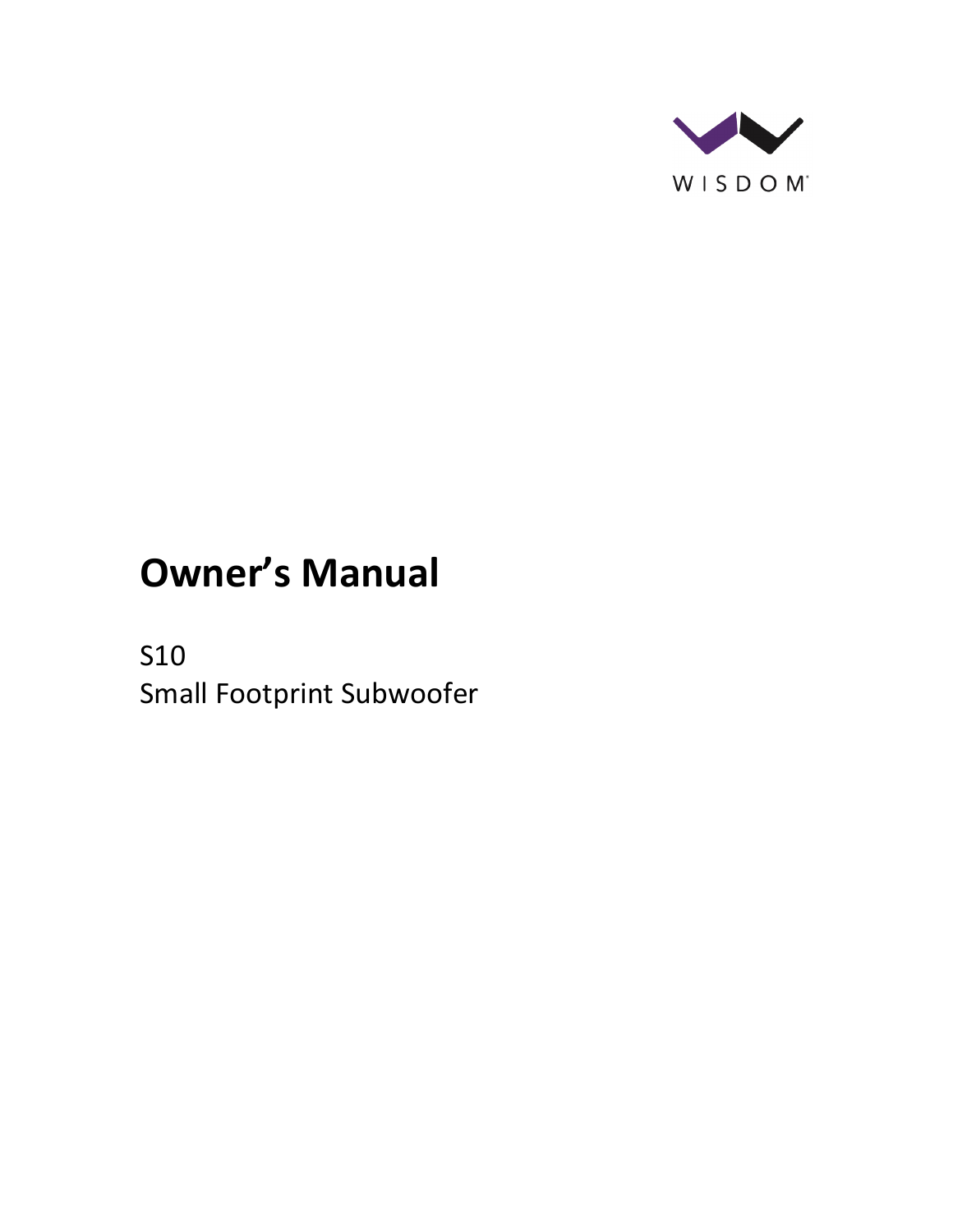### **Table of Contents**

**Introduction | 3**

**Overview | 3**

**Placement and Installation| 4**

**Connections | 8**

**North American Warranty | 8**

**Obtaining Service | 9**

**Specifications | 11**

**Dimensions | 12**

#### **DOCUMENT CONVENTIONS**

This document contains general safety, installation, and operation instructions for the Wisdom Audio S10 Small Imprint Subwoofer. It is important to read this document before attempting to use this product. Pay particular attention to:

**WARNING: Calls attention to a procedure, practice, condition or the like that, if not correctly performed or adhered to, could result in injury or death.** 

**CAUTION: Calls attention to a procedure, practice, condition or the like that, if not correctly performed or adhered to, could result in damage to or destruction of part of or the entire product.** 

*Note: Calls attention to information that aids in the installation or operation of the product.*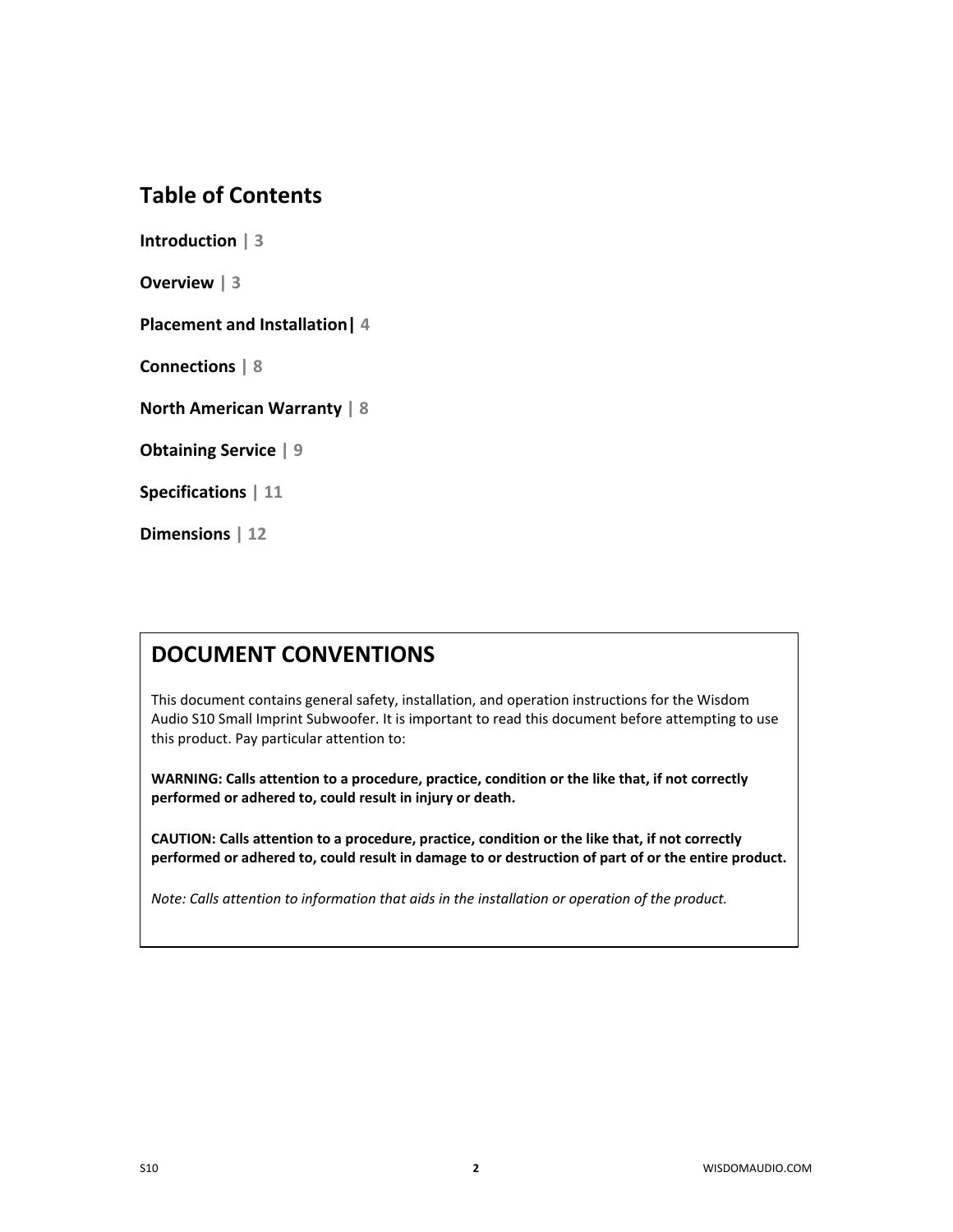### **Introduction**

Congratulations on purchasing your Wisdom Audio subwoofer. The S10's delivers tremendous bass performance in terms of depth, dynamics, and distortion resulting in articulate bass that integrates seamlessly with high-resolution main speakers such as Wisdom Audio's Insight Series On-Wall models.

This manual focuses on the S10 subwoofer itself

### **Overview**

The S10 (10") Passive Subwoofer is a versatile unit capable of producing powerful clean bass from an incredibly compact cabinet. Convertible from freestanding upright to down-firing or up-firing installation, the ultra-compact design can easily be hidden under sofas or cabinets.

At only 4.5" (116mm) deep and featuring a sealed cabinet, the stylish S10 is discreet and easy to install. Two S10 subwoofers can be powered from a single SW-1 DSP Amplifier. Available in luxurious high gloss white or black finishes.

# **Unpacking the S10**

**After unpacking your S10, keep all packing materials for future transport.** If you need to ship your subwoofer, only the original, purpose-designed shipping carton is acceptable. Any other method of shipping this product runs a significant risk of damage to the subwoofer – damage that would not be covered by the warranty. (If you lose your packaging and need to ship your subwoofer, replacement packaging can be purchased from Wisdom Audio.)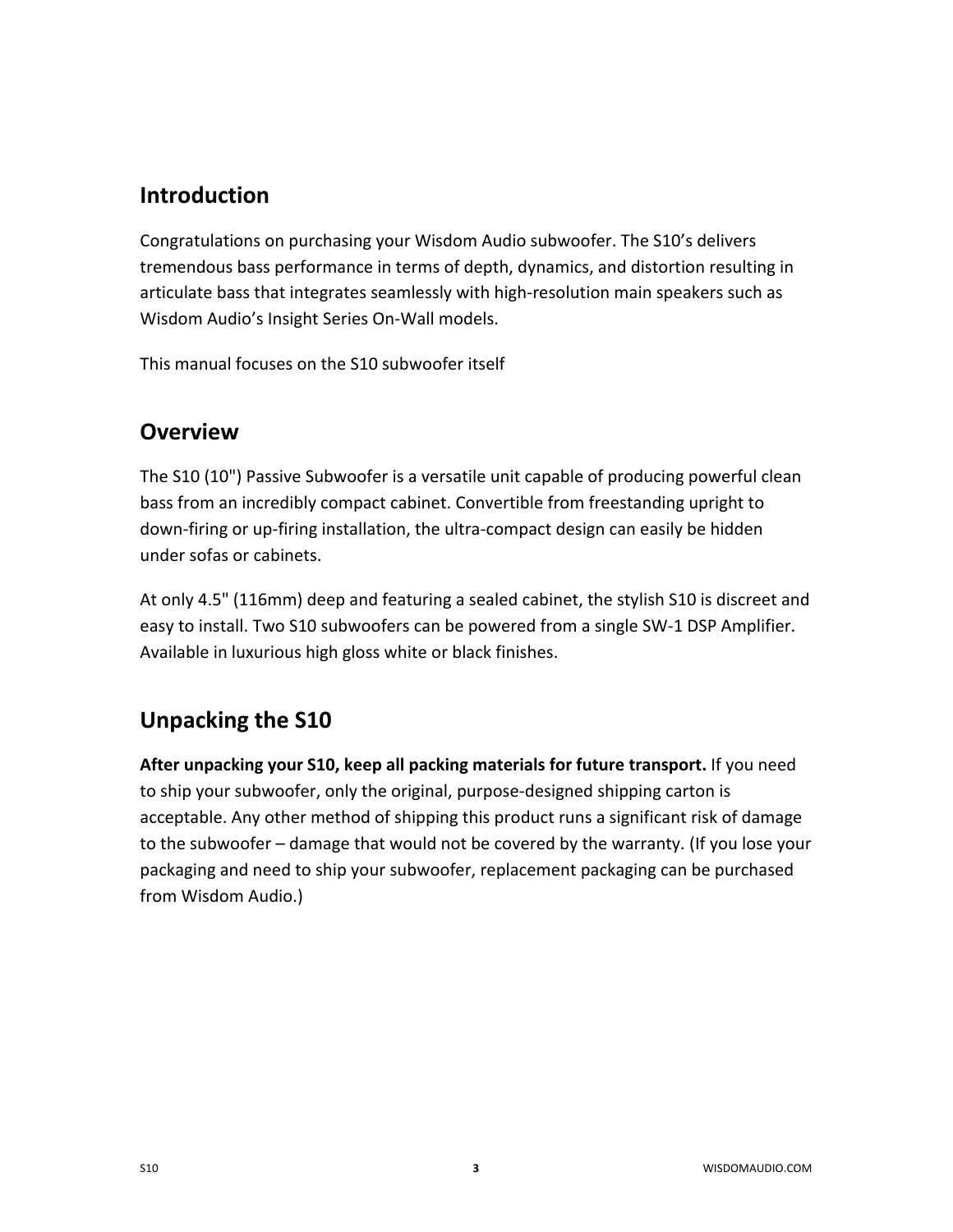#### **CAUTION**

**Do not** attempt to lift your S10 by yourself. Unpacking this subwoofer is a two-person job. It is unwise for a single person to attempt doing so.

**Do not** attempt to lift your S10 while bending or twisting from the waist. Use your legs for lifting, not your back.

**Always** stand as straight as possible and keep the S10 close to your body to reduce strain on your back.

## **Subwoofer Placement**

Subwoofers offer somewhat greater flexibility in placement since the frequencies they reproduce are not readily localizable by the human ear. This is because the wavelengths they reproduce are more than 10 feet (three meters) long, but our ears are located only about 6-7 inches (17 cm) apart. Thus, these extremely long waves do not contribute meaningfully to the imaging that the main speakers create.

However, this fact does not mean that the placement of the subwoofers has no effect on the sound quality in the room. Far from it. The subwoofers are the *most* likely to suffer from the response irregularities introduced by the room itself, operating as they do below approximately 80 Hz in most systems.

Recent research into the behavior of rooms as a function of speaker placement has concluded that – if you have the freedom to do so – there are significant advantages to placing several smaller subwoofers around the room, rather than relying on a single large woofer. Moreover, the optimum placement is usually centered on each of the four walls, or deep in the corners of the room. If you have the luxury of doing so, this simple placement strategy can reduce the size of the room's response irregularities from 20 decibels down to perhaps as little as 6-8 decibels – a tremendous improvement.

Reducing the room's inherent problems to this degree provides a huge advantage. It allows the SC-2/3 System Controllers to put its considerable abilities to work on *perfecting* your system's response, rather than on trying to perform major corrective surgery.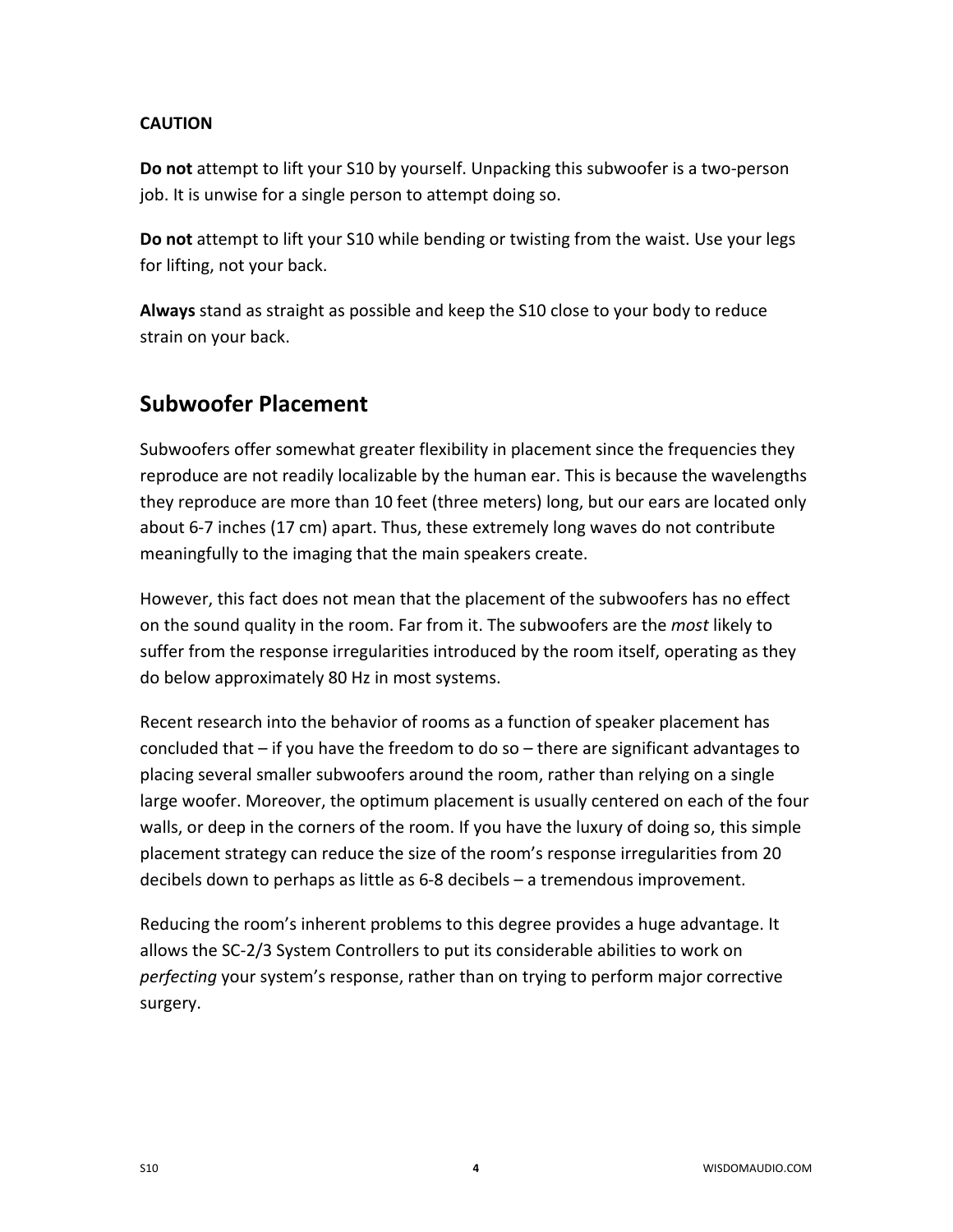# **Room Treatment**

Rectangular rooms have six reflecting surfaces (four walls, ceiling, and floor) that reflect sound to the listener, after various delays introduced by the indirect routes the sound take on their way to the listener. These first reflections are particularly damaging to sound quality. Looking at the simplest case of stereo reproduction, you have a minimum of *twelve* first reflection points in your room that deserve some attention.

Unfortunately, it is often difficult to do much about the ceiling and floor reflections, even though they are arguably the most destructive. (The minimization of these reflections is one of the strongest arguments for the tall, line source loud- speakers that Wisdom Audio builds.) This leaves you with eight "first reflections" that you should consider minimizing somehow. These points are easily found by having an assistant slide a small mirror along the four walls of the room, while you sit at the listening position. Any place on the wall where you can see a reflection of *any* speaker is a first reflection point. Concentrate on the first reflections for the Left and Right speakers first.

If you can, arrange to apply either absorption or diffusion at these eight points (don't forget the wall behind you). Absorption can be as simple as heavy, insulated drapes; diffusion can be provided by a well-stocked bookcase with books of varied sizes. Alternatively, you can buy purpose-designed room treatments (some sources listed under References, below).

The important things to remember are these: a good room should have a balance of absorption and diffusion; and if you are going to treat only a few areas of the room, the first reflection points are the most important ones to treat.

# **Professional Acoustic Design**

Does this all sound too complicated? For good reason: it *is* complicated.

The difference between the average listening room and one that is professionally designed and implemented is huge. A great listening room will disappear to an astonishing degree, letting the experiences captured in your recordings speak to you directly. A well-designed room is also quieter and more comfortable. It can easily become a favorite retreat for peace and rejuvenation.

If you decide to investigate the possibility of improving your room with the help of a professional, it is important to find someone who focuses on residential spaces. Most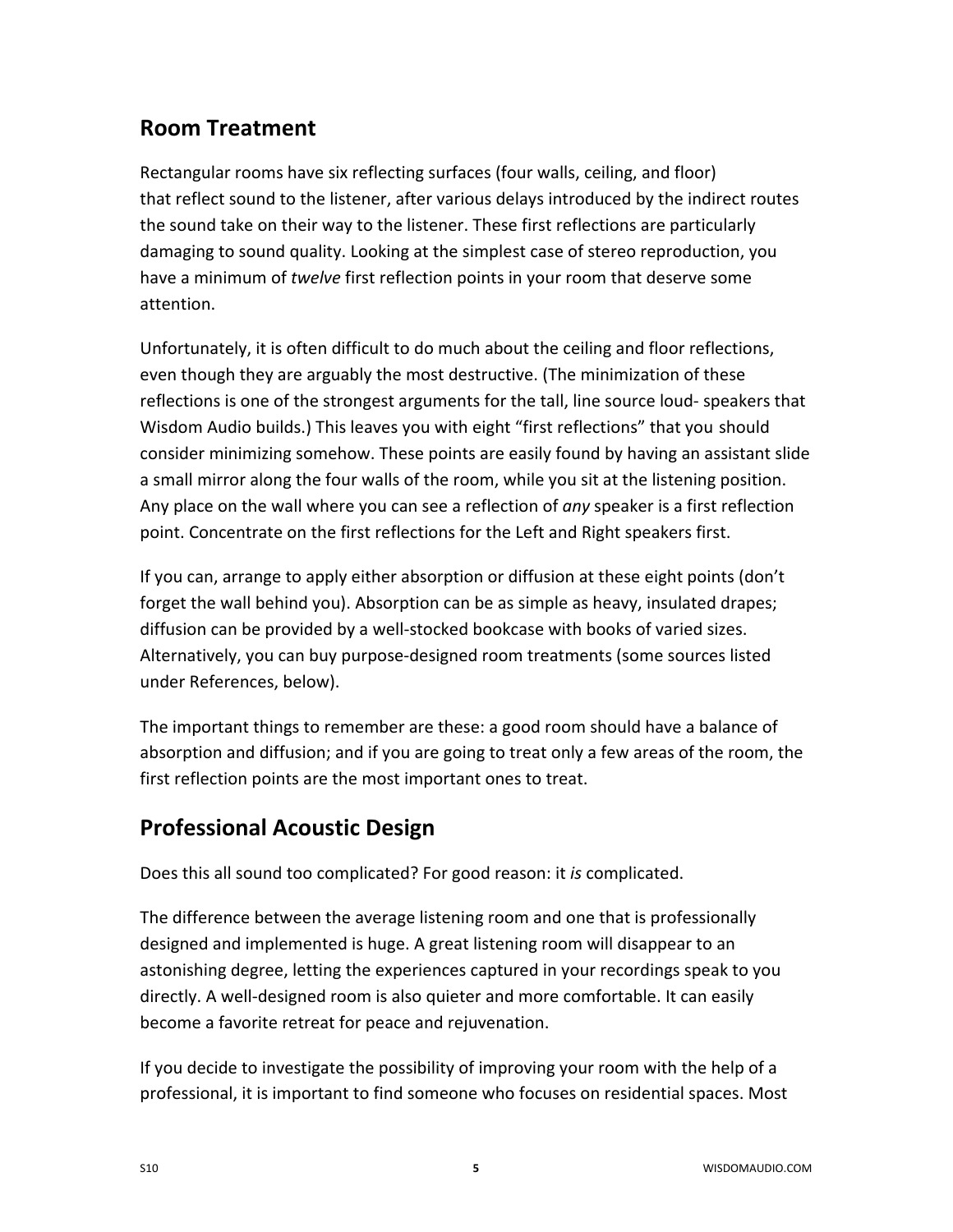acousticians are trained to deal with large spaces – airports, auditoriums, lobbies in commercial buildings, etc. The problems seen in "small" rooms (residential spaces) are quite different, and outside the experience of most acousticians. Find someone who specializes in and has a great deal of experience designing home studios, home theaters, and the like. Your Wisdom Audio dealer may be such a person; failing that, he/she can help you find such a professional.

#### **References**

#### **Books on Acoustics**

*The Master Handbook of Acoustics, F. Alton Everest,* TAB Books *Sound Reproduction: The Acoustics and Psychoacoustics of Loudspeakers and Rooms* by Dr. Floyd Toole, Focal Press

# **Setting Up your S10**

The small footprint of the S10 allows it to be used effectively in many situations where a more conventional "bass cube" would be either cumbersome or impossible. Examples include locating it behind a couch, in the small space between the couch and the wall, lying flat under a set of risers, under a couch/table, or in a media/family room.

**RECOMMENDATION:** We recommend using our SW-1 Subwoofer Amplifier with DSP for the best performance. One SW-1 can power up to two S10 Subwoofers.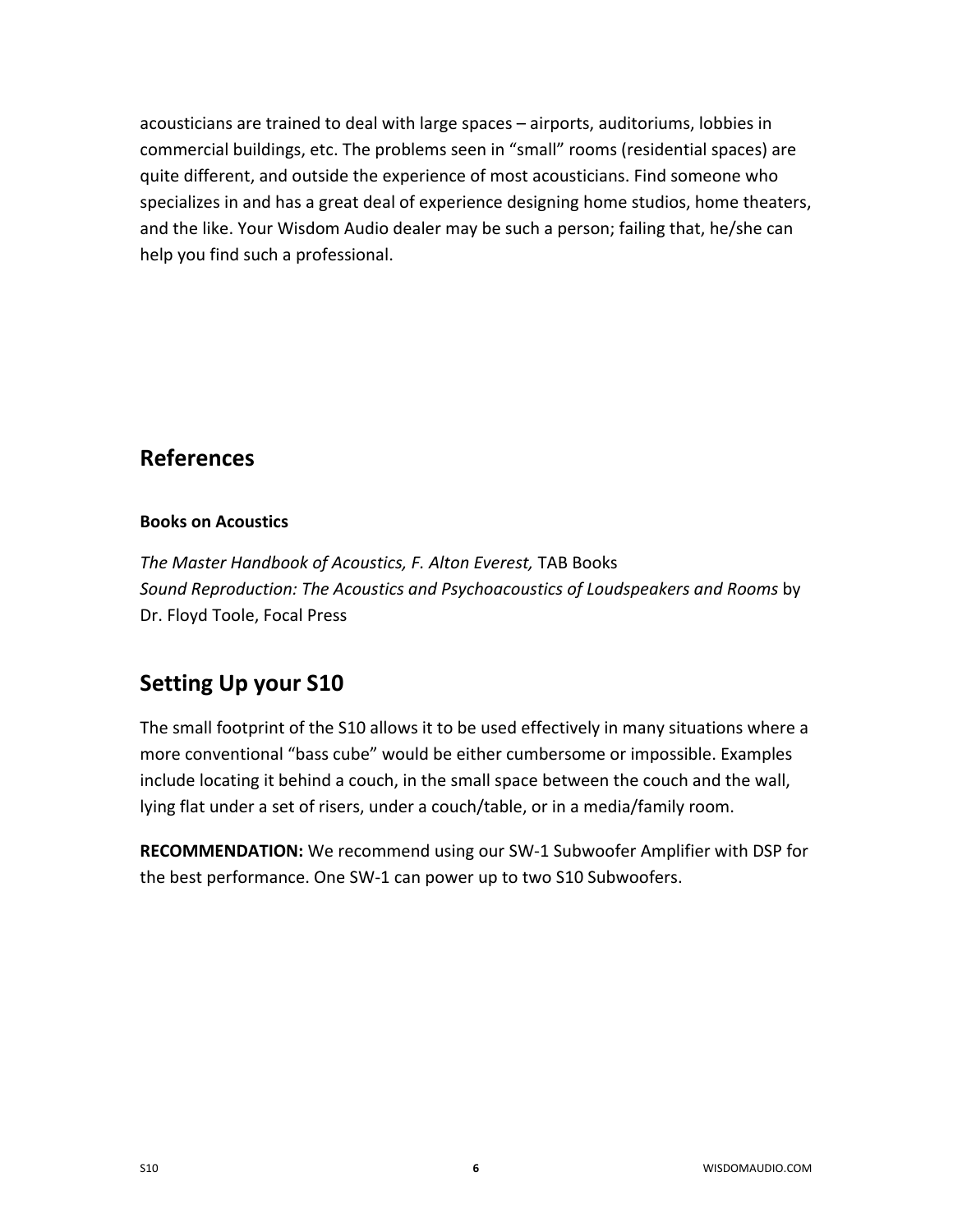# **Up/Down-Firing Setup**

Your new S10 subwoofer can be used in a down-firing or up-firing configuration, allowing it to be installed in more locations. This is done in five simple steps.

- **1.** Lay the subwoofer on a soft surface (carpet or similar) making sure you have access to the feet and the front or rear (whichever surface the feet will be mounted to for up- or down-firing), the foam from the packaging can be used to prevent the speaker from being scratched.
- **2.** Use a metric #5 Hex key/Allen wrench to remove the four x 20mm screws from the surface where the feet will be mounted. This will become the new bottom of the subwoofer.



- **3.** Use a metric #5 Hex key/Allen wrench to remove the four x 30mm screws that mount the rubber feet to the bottom of the subwoofer.
- **4.** Use a metric #5 Hex key/Allen wrench to install the four x 60mm screws and the metal spacers (included in the accessories) to mount the feet to the surface that will now become the bottom of the subwoofer. The screw should be inserted through the rubber foot and then through the metal spacer with the gasket facing the subwoofer as to not scratch the high gloss finish of the subwoofer (see photo below).

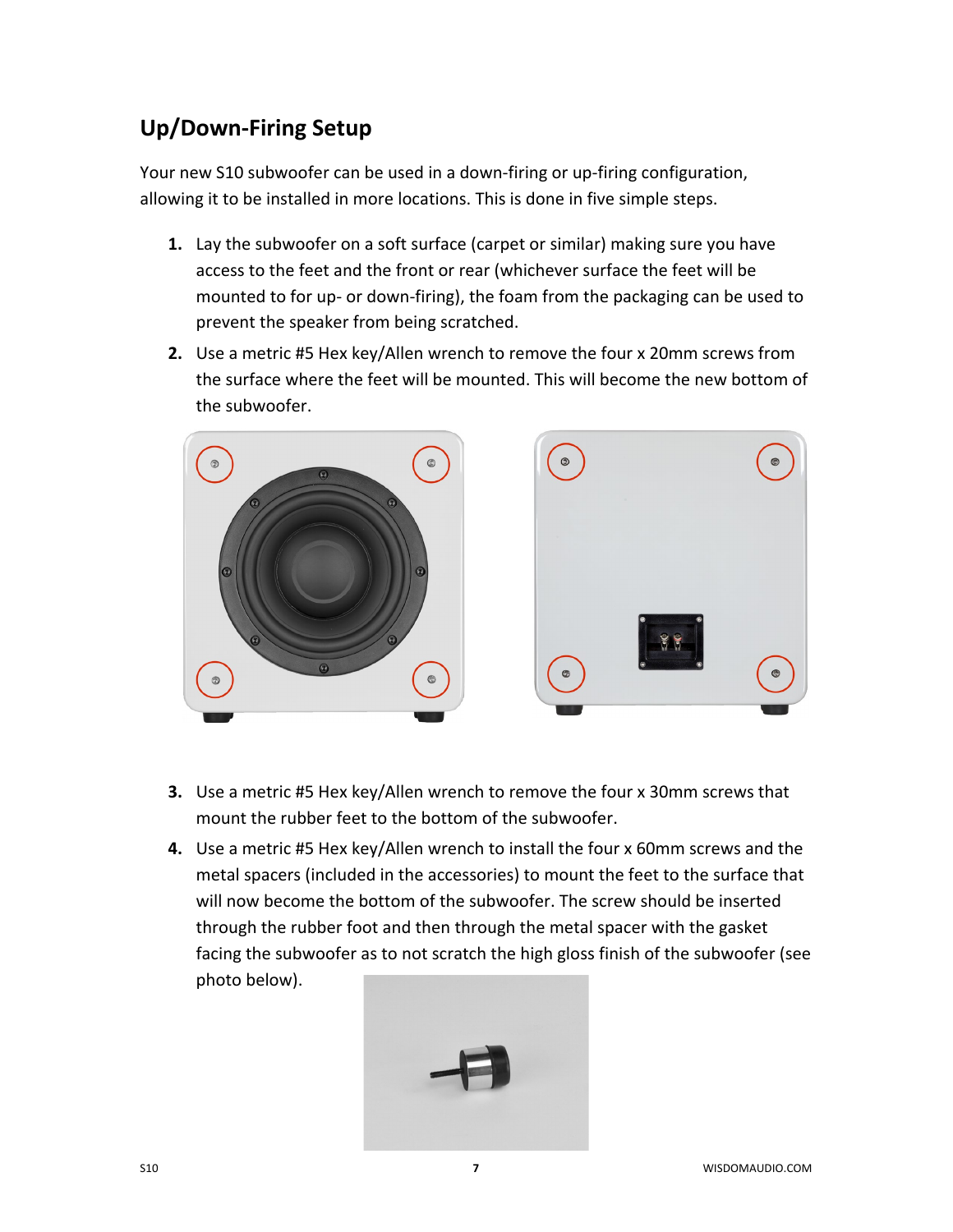**5.** Use a metric #5 Hex key/Allen Wrench to re-install the 4 x 20mm screws into the holes where the rubber feet were factory installed.

Your S10 subwoofer is now ready for connection.

# **Connections**

#### **Speaker Terminals**

Connect the + and – terminals of the power amplifier that is driving the S10 to the corresponding + and – terminals of the S10, located in the recessed input plate.

Note that while Wisdom Audio amplifiers are all non-inverting, some other brands of power amplifiers do invert polarity. It is always best to check the polarity of all your speakers with a polarity checker such as can be found in the *AudioTools* suite from Studio Six Digital, or with dedicated hardware such as the *Galaxy Cricket Test Set.*

### **North American Warranty**

#### **Standard Warranty**

When purchased from and installed by an authorized Wisdom Audio dealer, Wisdom Audio loudspeakers are warranted to be free from defects in material and workmanship under normal use for a period of 10 years from the original date of purchase on the cabinet and passive drivers.

**IMPORTANT:** Wisdom Audio loudspeakers are designed for installation and operation in environmentally controlled conditions, such as are found in normal residential environments. When used in harsh conditions such as outdoors or in marine applications, the warranty is three years from the original date of purchase.

During the warranty period, any Wisdom Audio products exhibiting defects in materials and/or workmanship will be repaired or replaced, at our option, without charge for either parts or labor, at our factory. The warranty will not apply to any Wisdom Audio products that has been misused, abused, altered, or installed and calibrated by anyone other than an authorized Wisdom Audio dealer.

Any Wisdom Audio product not performing satisfactorily may be returned to the factory for evaluation. Return authorization must first be obtained by either calling or writing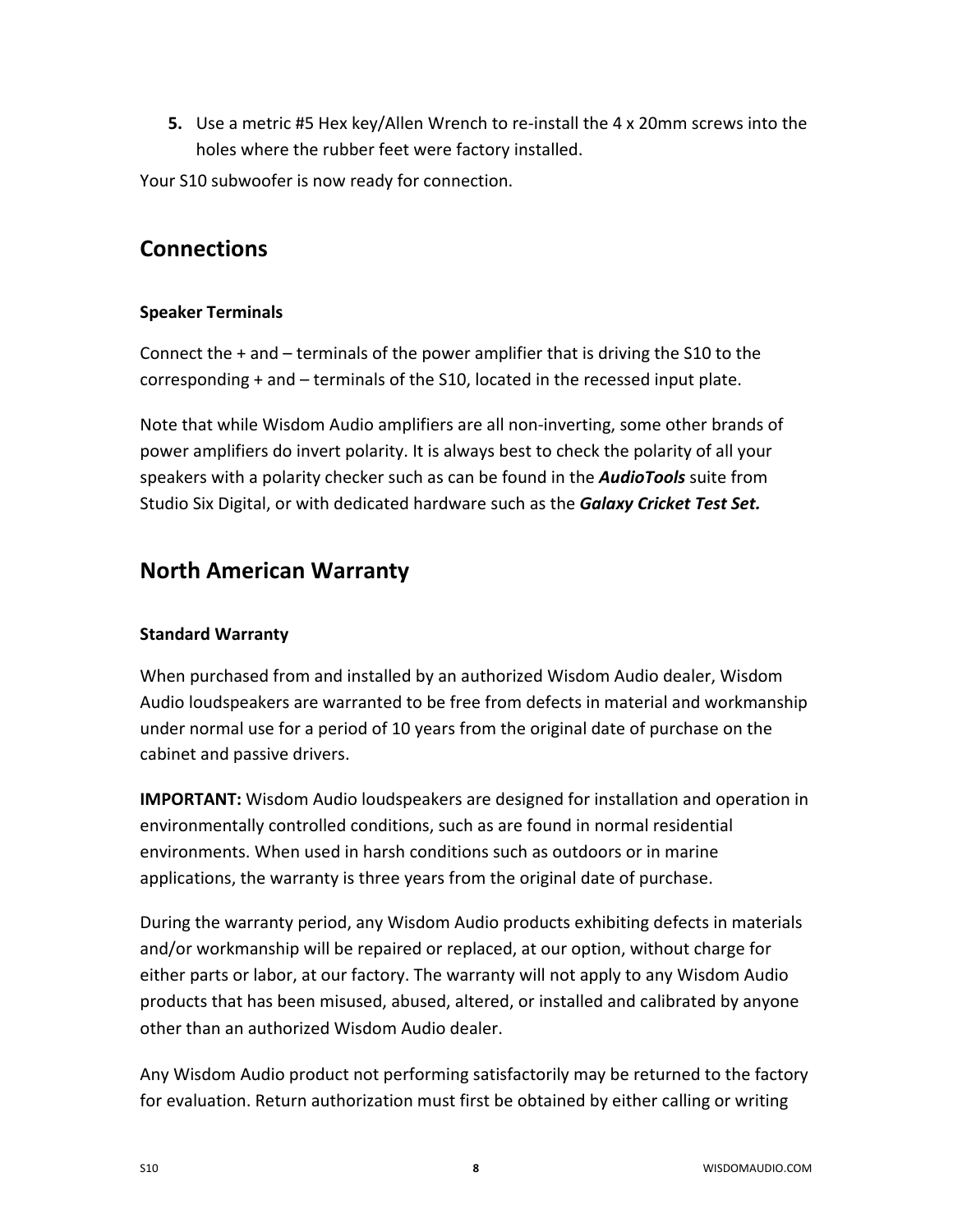the factory prior to shipping the component. The factory will pay for return shipping charges only if the component is found to be defective as mentioned above. There are other stipulations that may apply to shipping charges.

There is no other express warranty on Wisdom Audio products. Neither this warranty nor any other warranty, express or implied, including any implied warranties of merchantability or fitness, shall extend beyond the warranty period. No responsibility is assumed for any incidental or consequential damages. Some states do not allow limitations on how long an implied warranty lasts and other states do not allow the exclusion or limitation of incidental or consequential damages, so the above limitation or exclusion may not apply to you.

This warranty gives you specific legal rights, and you may also have other rights, which vary from state to state. This warranty is applicable in the United States and Canada only. Outside of the U.S. and Canada, please contact your local, authorized Wisdom Audio distributor for warranty and service information.

## **Obtaining Service**

We take great pride in our dealers. Experience, dedication, and integrity make these professionals ideally suited to assist with our customers' service needs.

If your Wisdom Audio loudspeaker must be serviced, please contact your dealer. Your dealer will then decide whether the problem can be remedied locally, or whether to contact Wisdom Audio for further service information or parts, or to obtain a Return Authorization. The Wisdom Audio Service Department works closely with your dealer to solve your service needs expediently.

**IMPORTANT:** Return authorization must be obtained from Wisdom Audio's Service Department BEFORE a unit is shipped for service.

It is extremely important that information about a problem be explicit and complete. A specific, comprehensive description of the problem helps your dealer and the Wisdom Audio Service Department locate and repair the difficulty as quickly as possible.

A copy of the original bill of sale will serve to verify warranty status. Please include it with the unit when it is brought in for warranty service.

**WARNING:** All returned units must be packaged in their original packaging, and the proper return authorization numbers must be marked on the outer carton for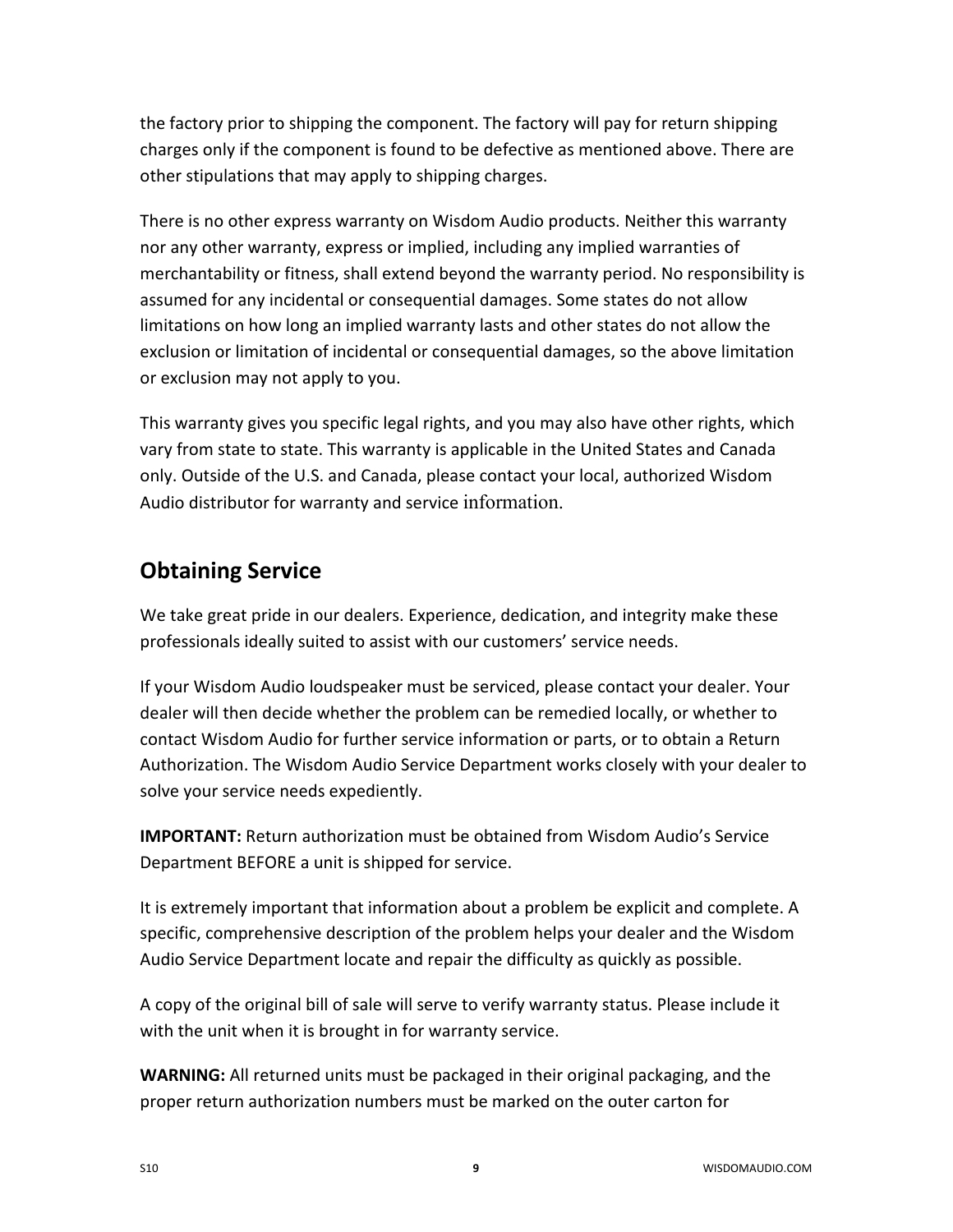identification. Shipping the unit in improper packaging may void the warranty, as Wisdom Audio cannot be responsible for the resulting shipping damage.

Your dealer can order a new set of shipping materials for you if you need to ship your loudspeaker and no longer have the original materials. There will be a charge for this service. We strongly recommend saving all packing materials in case you need to ship your unit someday.

If the packaging to protect the unit is, in our opinion or that of our dealer, inadequate to protect the unit, we reserve the right to repackage it for return shipment at the owner's expense. Neither Wisdom Audio nor your dealer can be responsible for shipping damage due to improper (that is, non-original) packaging.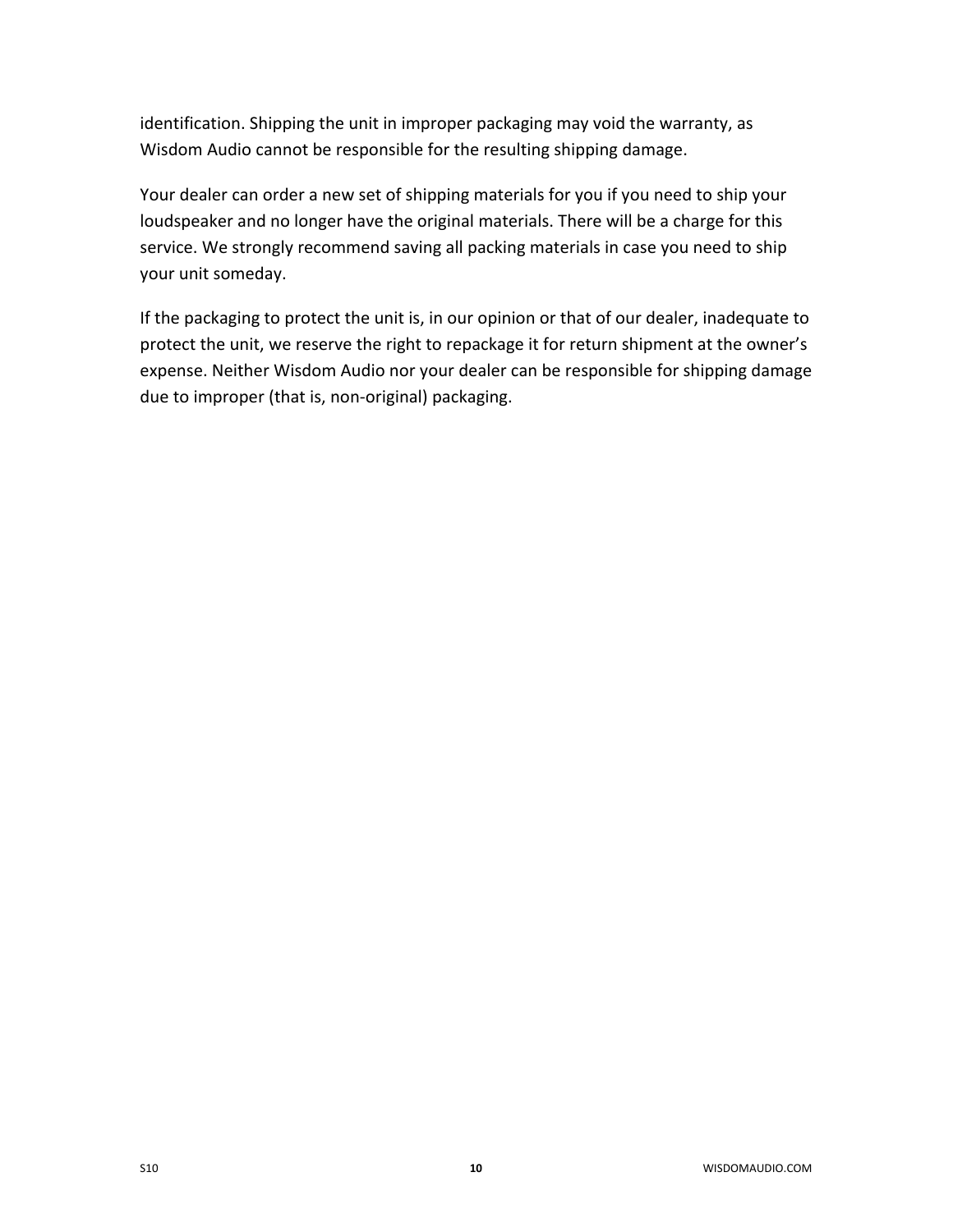# **Specifications**

All specifications are subject to change at any time to improve the product.

- **Number of required amplifier channels:** 1
- **Frequency response:** 35Hz 80 Hz
- **Impedance:** 8Ω
- **Sensitivity:** 89 dB/2.83V/1m
- **Power handling, peak:** 50w
- **Maximum SPL:** 114dB
- **Upright/Standing Weight:** 39 lbs. (17.7 kg)
- **Dimensions – Height Upright including feet:** 15.98" (40.6cm);
- **Dimensions – Down-firing including feet**: 6.06" (15.4cm)
- **Dimensions – Width x Depth:** 15.35" x 4.56" (39cm x 11.6cm)
- **Weight, each:** 41 lbs. (18.6 kg)

For more information, see your Wisdom Audio dealer or contact:

#### **Wisdom Audio**

1572 College Parkway, Suite 164 Carson City, NV 89706 wisdomaudio.com information@wisdomaudio.com (775) 887-8850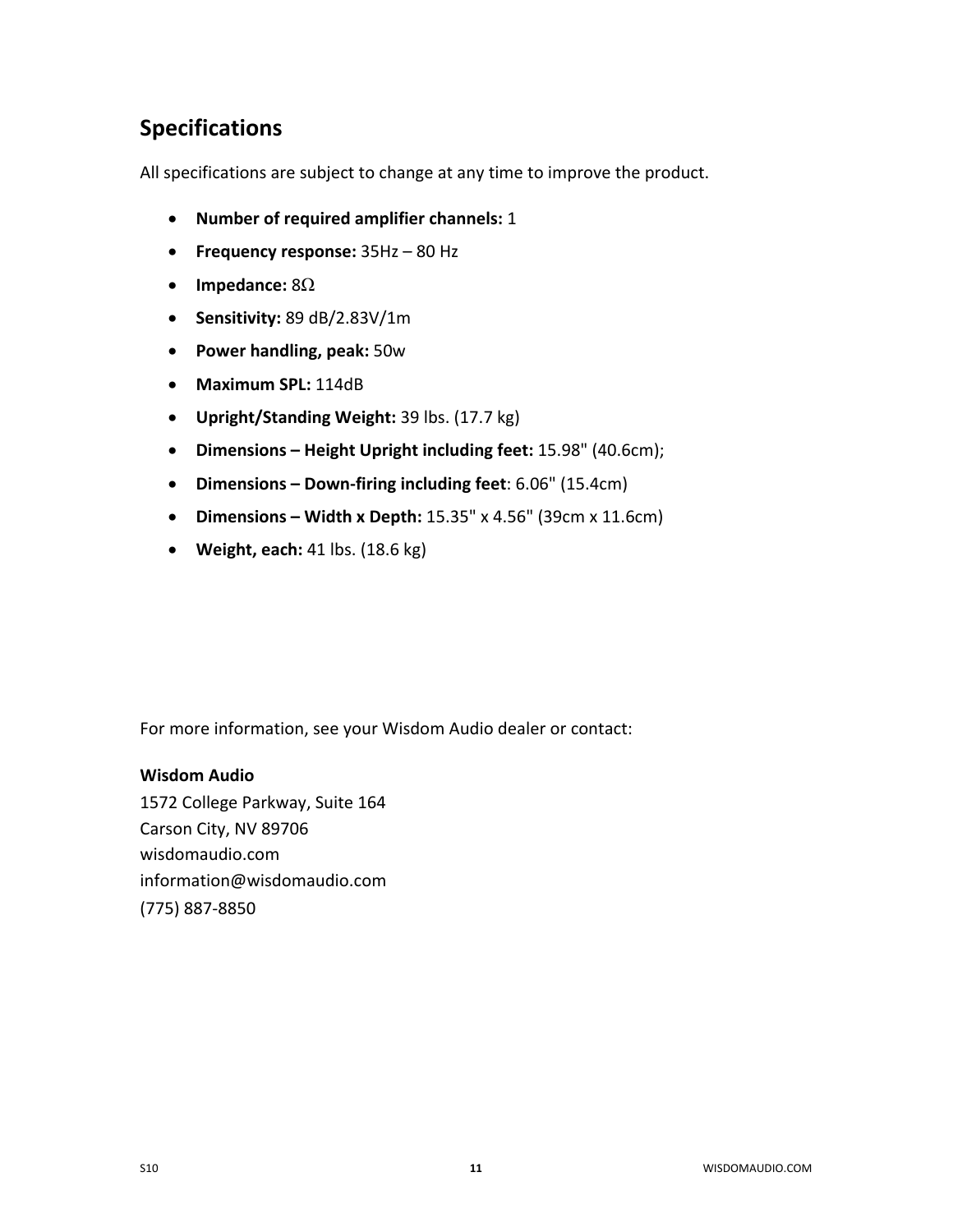# **S10 Dimensions**